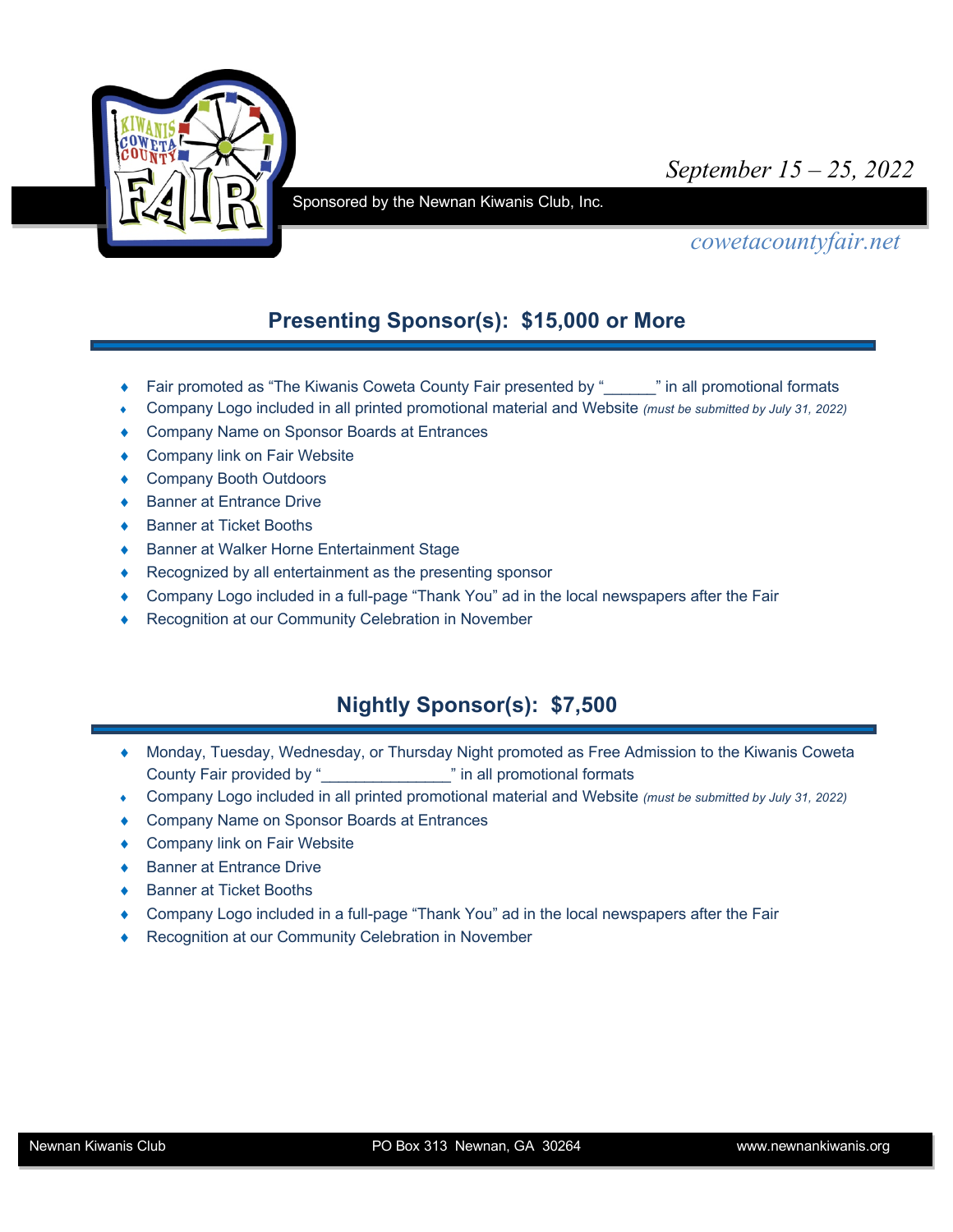

# *September 15 – 25, 2022*

Sponsored by the Newnan Kiwanis Club, Inc

### *cowetacountyfair.net*

#### **Platinum Sponsor: \$10,000**

- ¨ Company Logo included in all printed promotional material and Website *(must be submitted by July 31, 2022)*
- Company Name on Sponsor Boards at Entrances
- Company link on Fair Website
- ¨ Company Logo included in a full-page "Thank You" ad in the local newspapers after the Fair
- Recognition at our Community Celebration in November

#### **Gold Sponsor: \$5,000**

- ¨ Company Logo included in all printed promotional material and Website *(must be submitted by July 31, 2022)*
- Company Name on Sponsor Boards at Entrances
- Company link on Fair Website
- Company Logo included in a full-page "Thank You" ad in the local newspapers after the Fair
- Recognition at our Community Celebration in November

#### **Silver Sponsor: \$2,500**

- ¨ Company Logo included in all printed promotional material and Website *(must be submitted by July 31, 2022)*
- Company Name on Sponsor Boards at Entrances
- ◆ Company Logo included in a full-page "Thank You" ad in the local newspapers after the Fair
- Recognition at our Community Celebration in November

#### **Bronze Sponsor: \$1,000**

- ¨ Company Name included in all printed promotional material and Website *(must be submitted by July 31, 2022)*
- Company Name on Sponsor Boards at Entrances
- Company Logo included in a full-page "Thank You" ad in the local newspapers after the Fair
- Recognition at our Community Celebration in November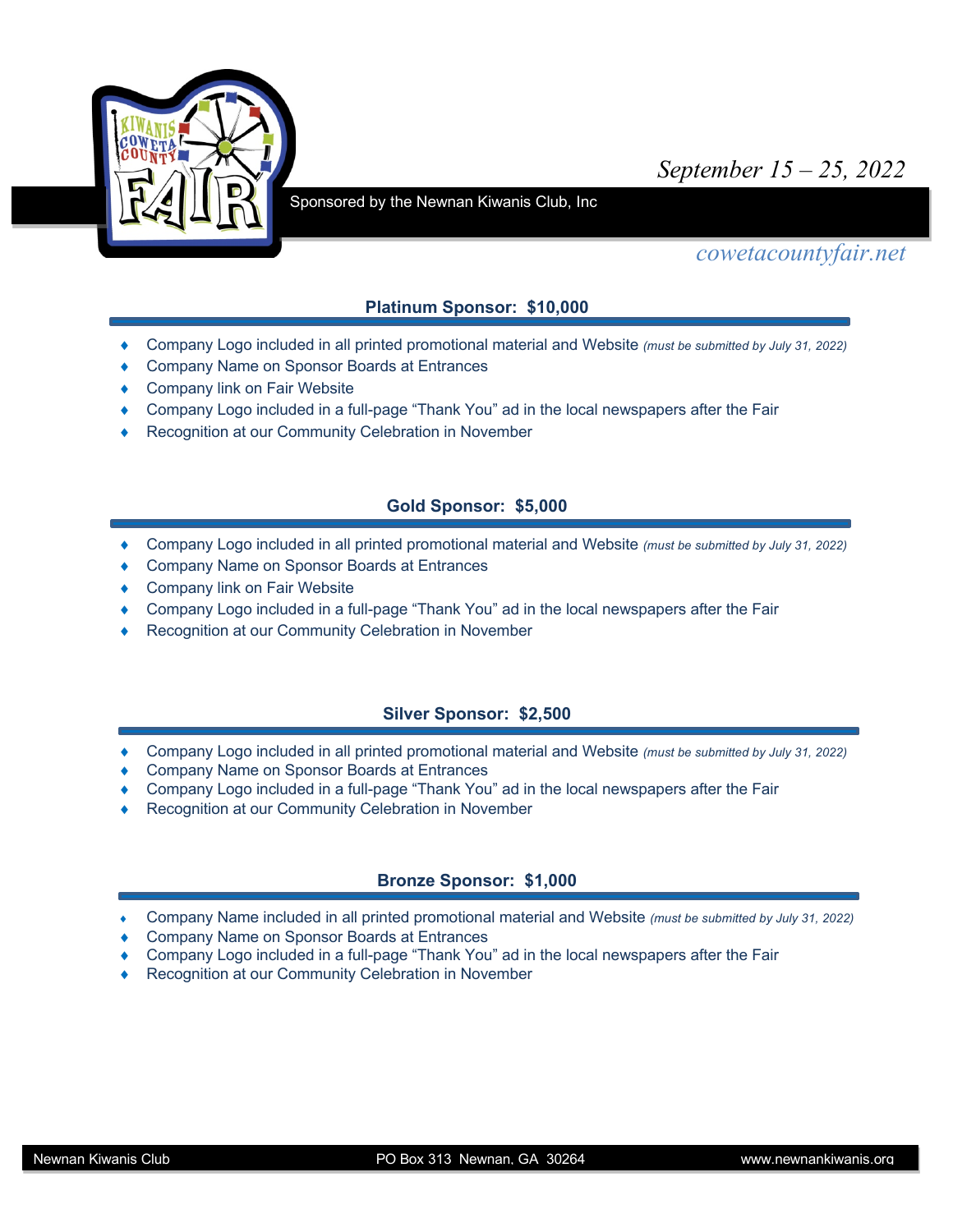

## *September 15 – 25, 2022*

Sponsored by the Newnan Kiwanis Club, Inc.

*cowetacountyfair.net*

#### **Friends of the Fair: \$500**

- ¨ Name listed in all printed promotional material and Website *(must be submitted by July 31, 2022)*
- ◆ Name listed in a full-page "Thank You" ad in the local newspapers after the Fair
- ◆ Recognition at our Community Celebration in November

#### **Lew-E the Clown Show Sponsor: \$3,000**

- ¨ Sign at Muttville Comix Show: "Admission to Muttville Comix Show provided by Your Business"
- ¨ Company Logo included in all printed promotional material and Website *(must be submitted by July 31, 2022)*
- ◆ Company Name on Sponsor Boards at Entrances
- ◆ Company link on Fair Website
- ◆ Company Logo included in a full-page "Thank You" ad in the local newspapers after the Fair
- ◆ Recognition at our Community Celebration in November